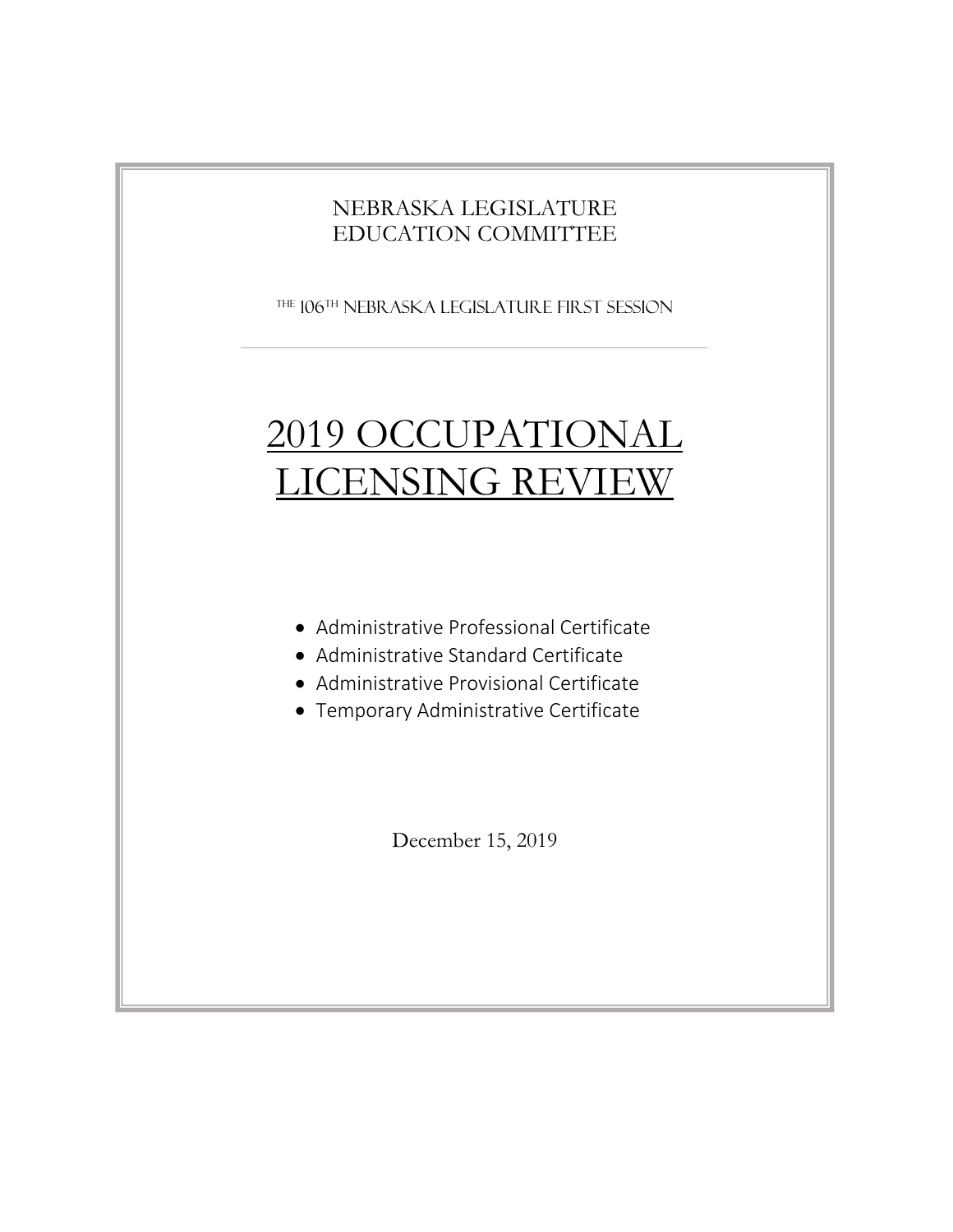## TABLE OF CONTENTS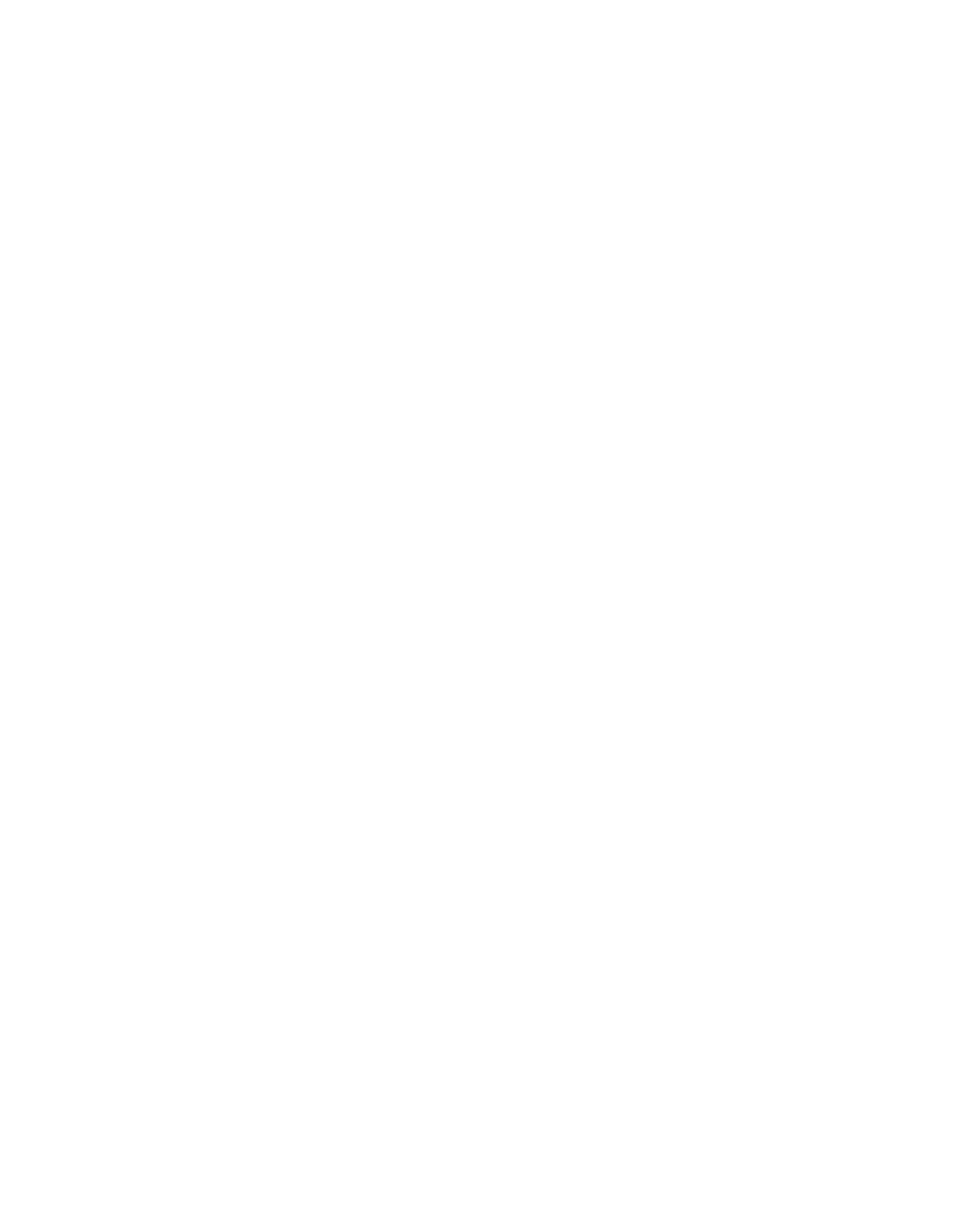## E X E C U T I V E S U M M A R Y

<span id="page-3-0"></span>This review is undertaken as a requirement of the Neb. Rev. Stat. §§ 84-933 [to 84-948,](https://nebraskalegislature.gov/laws/display_html.php?begin_section=84-933&end_section=84-948) 2017 (known as the "Occupational Board Reform Act" or, hereafter, OBRA). This review examines the following occupational regulations, and includes a recommendation of whether or not they conform to the policy and requirements of OBRA:

| <b>OCCUPATIONAL REGULATION</b><br>  OCCUPATIONAL |                                                             | <b>STATUTORY</b>         |
|--------------------------------------------------|-------------------------------------------------------------|--------------------------|
|                                                  | <b>BOARD AUTHORITY</b>                                      | <b>AUTHORITY</b>         |
| Administrative Professional Certificate          | Nebraska Department of Education                            | Neb. Rev. Stat. § 79-802 |
| <b>Administrative Standard Certificate</b>       | Nebraska Department of Education                            | Neb. Rev. Stat. § 79-802 |
| <b>Administrative Provisional Certificate</b>    | Nebraska Department of Education                            | Neb. Rev. Stat. § 79-802 |
| Temporary Administrative Certificate             | Nebraska Department of Education   Neb. Rev. Stat. § 79-802 |                          |

For each of the above regulations, this review includes:

- (1) The statutory authority of the regulating occupational board;
- (2) The number, qualifications, and procedure of the members of the regulating occupational board;
- (3) The annual budget information of the regulating occupational board for the five most recent years;
- (4) The number of government certifications, occupational licenses, and registrations the regulating occupational board has issued, revoked, denied, or assessed penalties against, and reasons for any such negative actions;
- (5) An examination of the policy goals and interests underlying the occupational regulations;
- (6) A statement from the regulating occupational board on the effectiveness of the regulations in question; and
- (7) A comparison of how other states regulate the occupation.

In addition, this review analyzes whether the occupational regulations in question conform to the policies and requirements of OBRA, and gives a recommendation in accordance with Neb. Rev. Stat. § [84-948.](https://nebraskalegislature.gov/laws/statutes.php?statute=84-948)

The goal of OBRA is to foster a "least restrictive" certification structure. This report notes that several other states have structured their certification processes to include a path for those with "comparable experience," as determined by their respective state school boards.

<span id="page-3-1"></span>Upon review, the Nebraska Education Committee formally recommends that the Nebraska Department of Education explore the viability of creating a certification path for candidates with comparable experience for both the Standard and Professional Certificate. The Committee believes that such a structure could fall within the "least restrictive" mandate as codified in OBRA, since implementing this path could increase competition and enable more individuals to pursue this occupation, while still helping ensure that only highquality candidates are entrusted to lead schools.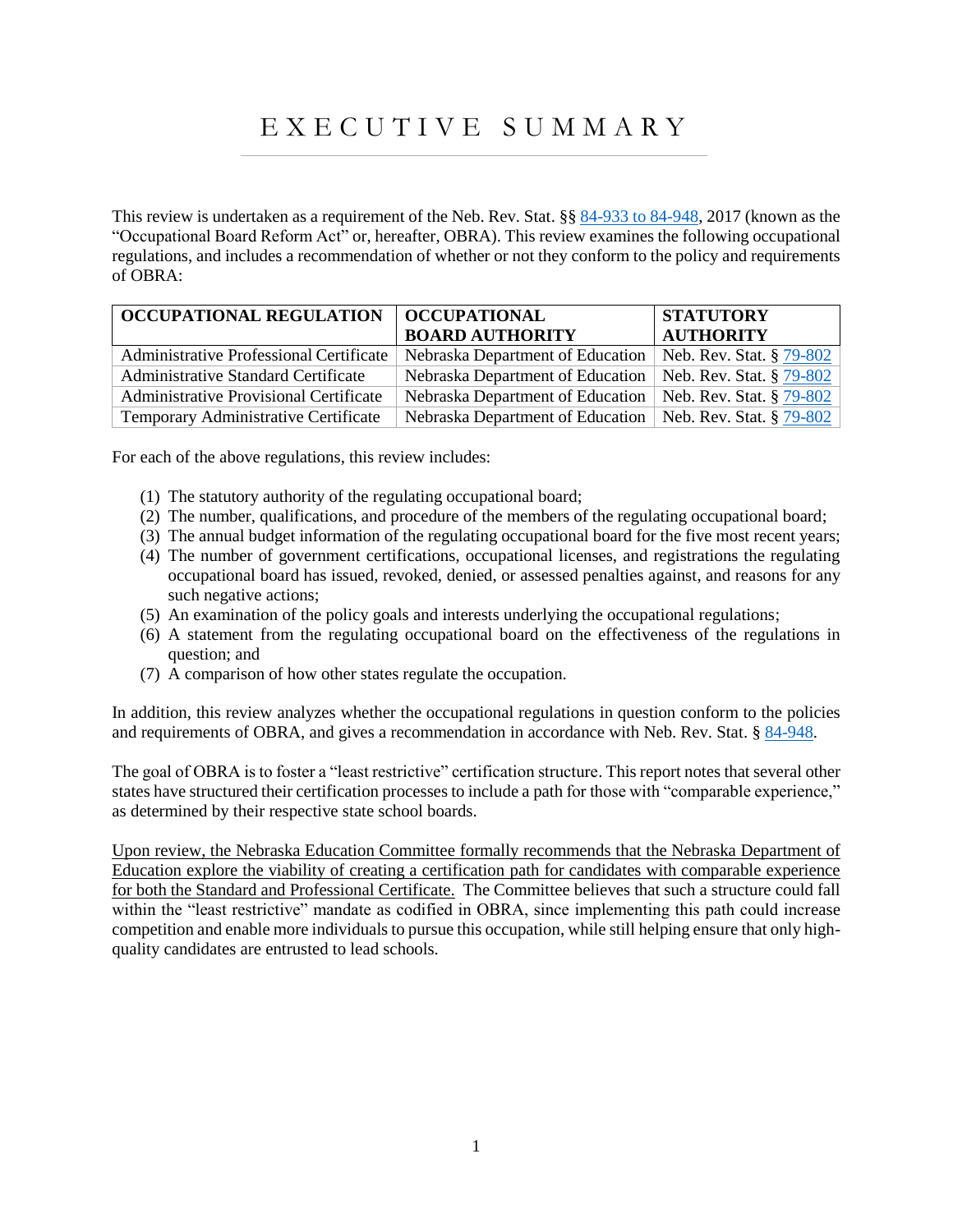## C E R T I F I C A T E D A T A

The following presents the data as required by the Occupational Board Reform Act (OBRA), Neb. Rev. Stat. §§ [84-933 to 84-948,](https://nebraskalegislature.gov/laws/display_html.php?begin_section=84-933&end_section=84-948) with regards to the Administrative Professional Certificate, Administrative Standard Certificate, Administrative Provisional Certificate, and the Temporary Administrative Certificate.<sup>1</sup>

#### <span id="page-4-0"></span>**I. Statutory Authority**

Each of these certificates are regulated by the Nebraska State Board of Education, per the statutory authority granted in Neb. Rev. Stat.  $\frac{6}{9}$   $\frac{79 - 802^2}{3}$ .

#### <span id="page-4-1"></span>**II. Regulating Occupational Board**

The Nebraska State Board of Education is composed of eight members, and the Commissioner of Education as the Executive Officer<sup>4</sup>. As of December 2019, the members are as follows<sup>5</sup>:

- Patsy Koch Johns
- Lisa Fricke
- Rachel Wise
- John Witzel, President
- Patricia Timm
- Maureen Nickels, Vice President
- Robin Stevens
- Deborah Neary

 $\overline{a}$ 

• Matthew L. Blomstedt, Ph.D., Commissioner of Education

From the Nebraska Department of Education (NDE[\) website:](https://www.education.ne.gov/stateboard/background/)

The State Board of Education is an elected, constitutional body that sets policy and ensures that the State Department of Education functions effectively within the framework developed by the state Legislature and the

<sup>1</sup> Per OBRA, each committee is required to annually examine 20% of certificates within their jurisdiction, resulting in 100% of the certificates being examined every five years. For more information, or a general overview of all certificates that NDE administers, see: [https://cdn.education.ne.gov/wp-content/uploads/2018/10/TCERT-](https://cdn.education.ne.gov/wp-content/uploads/2018/10/TCERT-Manual.pdf)

[Manual.pdf](https://cdn.education.ne.gov/wp-content/uploads/2018/10/TCERT-Manual.pdf) (Accessed December 2019). Committee jurisdiction was determined by the Legislature following the passage of OBRA.

<sup>&</sup>lt;sup>2</sup> Neb. Rev. Stat. § [79-802\(1\)](https://nebraskalegislature.gov/laws/statutes.php?statute=79-802) states that such certificates are issued "by the Commissioner of Education." See also Neb. Rev. Stat. § [79-810.](https://nebraskalegislature.gov/laws/statutes.php?statute=79-810) However, the Commissioner of Education acts as the "executive officer of the State Board of Education" and acts "under the authority" of the Board. Neb. Rev. Stat. § [79-301.](https://nebraskalegislature.gov/laws/statutes.php?statute=79-301) The standards for these certificates are also directly set by the Board, per Neb. Rev. Stat. § [79-808.](https://nebraskalegislature.gov/laws/statutes.php?statute=79-808)

<sup>&</sup>lt;sup>3</sup> Note that the Board of Education is statutorily empowered by many various statutes; however, the section cited here pertains specifically to their authority to regulate the relevant certificates.

<sup>4</sup> Note that the Commissioner is *not* considered a member of the board of education, per Neb. Rev. Stat. § [79-310.](https://nebraskalegislature.gov/laws/statutes.php?statute=79-310) The Board chooses the Commissioner. [§ 79-318.](https://nebraskalegislature.gov/laws/statutes.php?statute=79-318) The Board and the Commissioner (as head of the staff at NDE) together comprise the Nebraska Department of Education. § [79-301.](https://nebraskalegislature.gov/laws/statutes.php?statute=79-301)

<sup>5</sup> Data from:<https://www.education.ne.gov/stateboard/members/#commissionerofeducation> (Accessed December 2019)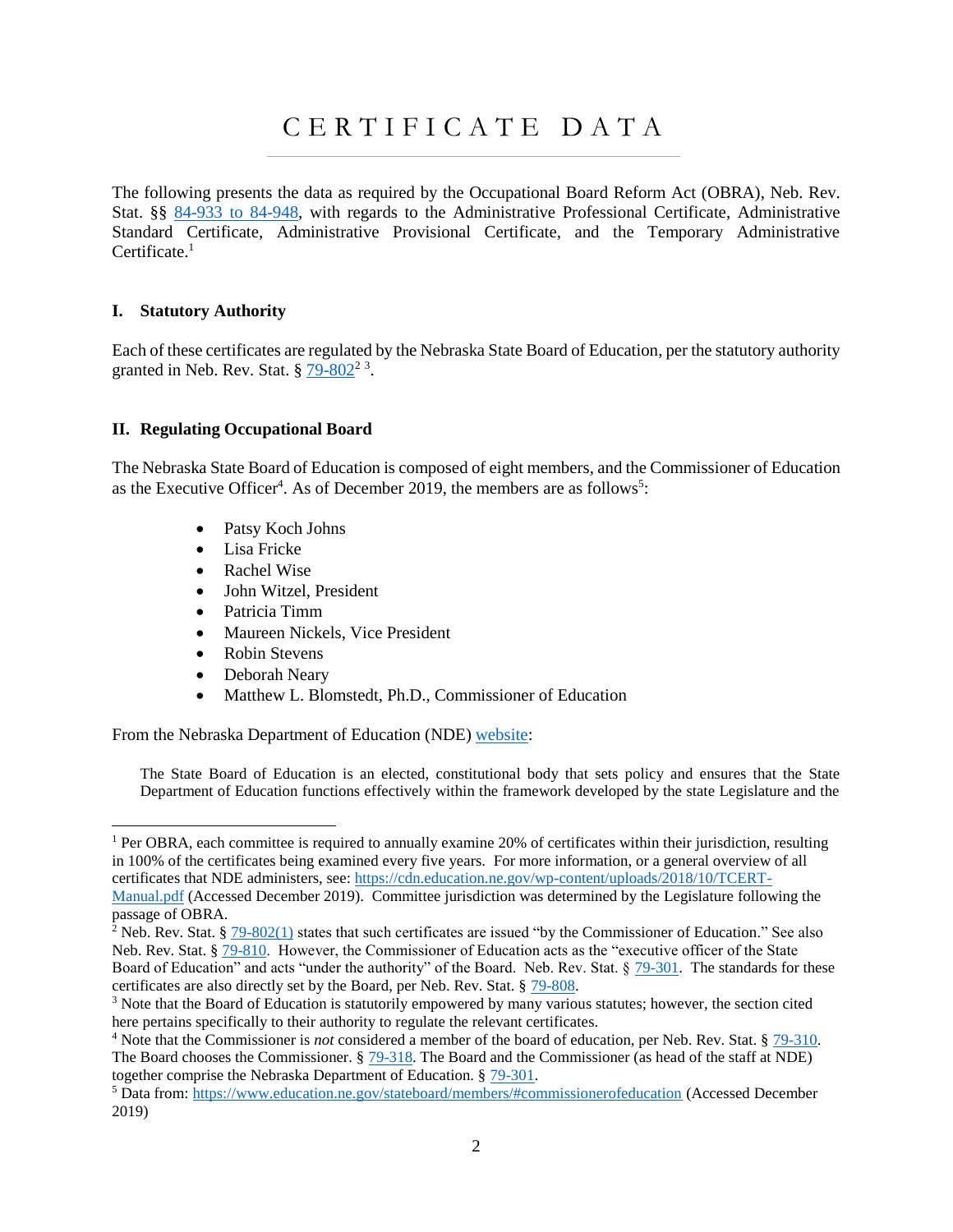board. By law, the board and the department have broad leadership functions to carry out certain regulatory and service activities. . .

The board is elected on a non-partisan ballot, with one member from each district. Board members serve fouryear terms. Board members are not paid, but are reimbursed for their expenses.

Note that the term expirations are rotational: Board members representing Districts 1, 2, 3, and 4 are elected in presidential election years, while board members representing Districts 5, 6, 7, and 8 are elected in midterm election years.

The Board is required to meet "regularly and periodically" at least four times annually. Five members shall constitute a quorum. § [79-317.](https://nebraskalegislature.gov/laws/statutes.php?statute=79-317)

The Board primarily draws its procedural authority from Neb. Rev. Stat. §§ [79-310 –](https://nebraskalegislature.gov/laws/browse-chapters.php?chapter=79) 79-320. Qualifications for board members are enumerated in § [79-313](https://nebraskalegislature.gov/laws/statutes.php?statute=79-313)<sup>6</sup>:

- They may not be an active teacher
- They may not be a holder of any state office or state board or commission (unless they are only in advisory capacity)
- They must be a citizen of the U.S. and a resident for more than six months prior to the election

The Board of Education has been in place as Nebraska's education authority since the mid 1950's.<sup>78</sup>

#### <span id="page-5-0"></span>**III. Certificate Overview**

l

A general description of each is as follows:

The Administrative Professional Certificate is the highest level of administrative certificate. In order to receive this certificate, one must have completed additional graduate study in school administration (and usually thereby receive an endorsement for superintendent) from a standard institution of higher education approved by the State Board of Education.

The Standard Administrative Certificate is the basic administrative certificate. In order to receive this certificate, one must have completed graduate study for school administration at a standard institution of higher education approved by the Board.

The Provisional Administrative Certificate is available to those who have completed at least 50% of the graduate credit hours for school administration as a principal or curriculum supervisor, or at least 75% of the graduate credit hours for superintendent. The Provisional Administrative Certificate allows individuals to be employed as an administrator in a Nebraska school while continuing to take graduate courses at a standard institution of higher education. The individuals can then later apply for and receive a standard administrative certificate.

<sup>8</sup> For more information on the history of Nebraska Department of Education, see: <https://history.nebraska.gov/sites/history.nebraska.gov/files/doc/publications/NH1971JrNormalSchool.pdf> (Accessed December 2019).

<sup>6</sup> See also Nebraska State Constitution, [Neb. Const. Art. VII-3.](https://nebraskalegislature.gov/laws/articles.php?article=VII-3)

<sup>&</sup>lt;sup>7</sup> Although, note that Administrative certificates were required as a result of  $\S79-801$  which became law in 1937. The last several modifications of this section were in 2003, 1996, 1994, and then 1957.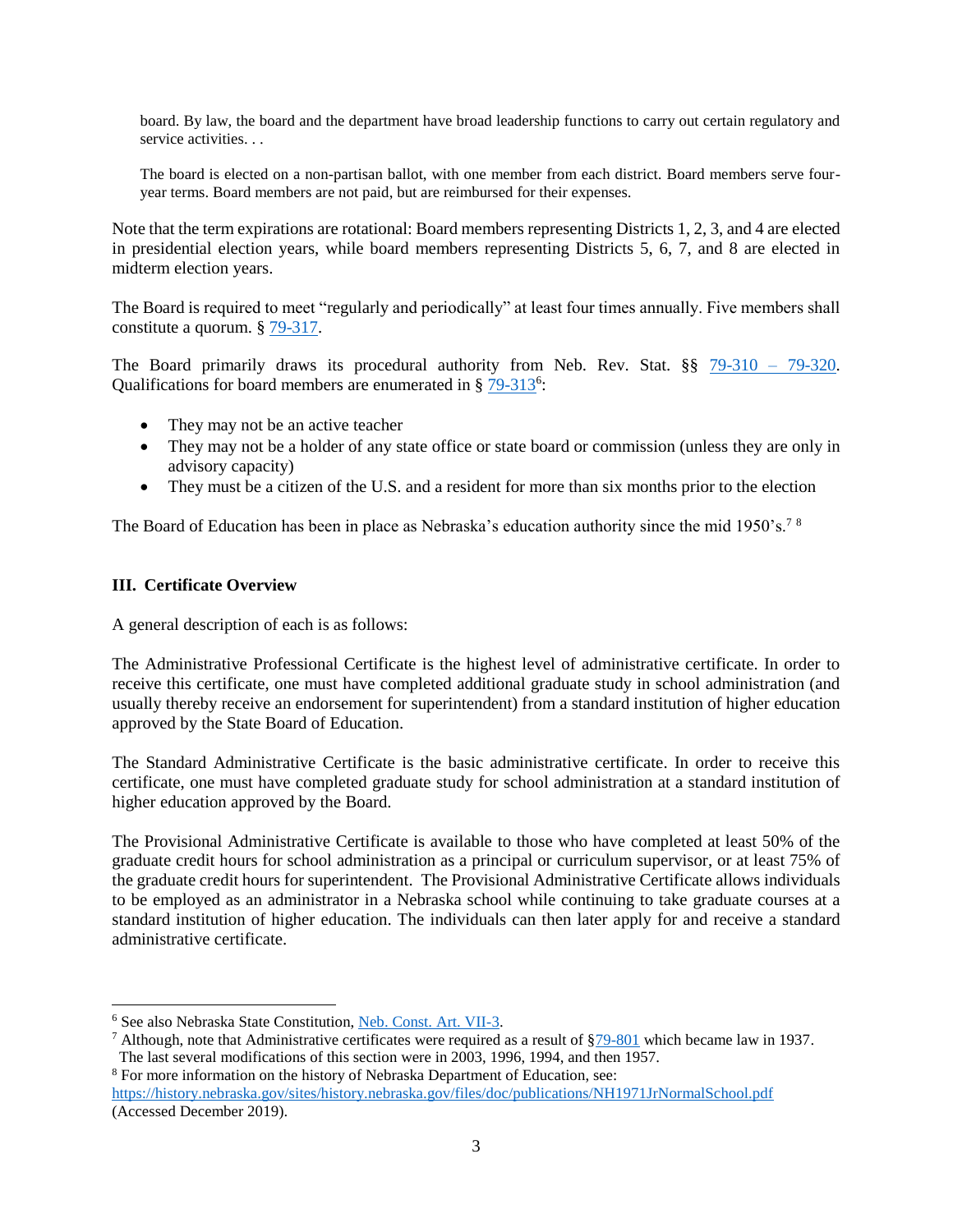The Temporary Administrative Certificate is available for any applicant who completed graduate study for school administration that did not include human relations training as defined by the Legislature. In 1988, when the Legislature established a human relations training requirement, it created the "temporary certificate" now found in [§79-808\(2\).](https://nebraskalegislature.gov/laws/statutes.php?statute=79-808) Since all Nebraska standard institutions of higher education now provide human relations training as part of their education program, approved by the State Board of Education under  $\S79-318(5)(g)$  (which all students must complete before graduating), this temporary certificate is only relevant for individuals who did not attend a Nebraska standard institution of higher education.

There are no federal policies or federal funding with stipulations that appear to directly affect the procedures surrounding Administrative Certificates in Nebraska.

| <b>Occupational Regulation</b>                 | <b>Requirements per NDE website</b>                                                                                                                                                                                                                                                                                                                                                                                                                                                                                                                                                                                                                                                                                                                                                                                                                                                               |
|------------------------------------------------|---------------------------------------------------------------------------------------------------------------------------------------------------------------------------------------------------------------------------------------------------------------------------------------------------------------------------------------------------------------------------------------------------------------------------------------------------------------------------------------------------------------------------------------------------------------------------------------------------------------------------------------------------------------------------------------------------------------------------------------------------------------------------------------------------------------------------------------------------------------------------------------------------|
|                                                |                                                                                                                                                                                                                                                                                                                                                                                                                                                                                                                                                                                                                                                                                                                                                                                                                                                                                                   |
| <b>Administrative Professional Certificate</b> | Completion of a Baccalaureate Degree<br>$\bullet$<br>Completion of a Teacher Education Program at a state<br>approved college or university<br>Completion of a Masters degree and an Education<br>Administrative Program at a state approved college or<br>university<br>Have completed sixty (60) graduate hours of Educational<br>$\bullet$<br>Administration or Educational Leadership coursework in an<br>approved program for school administration<br>Two years of Administrative Work Experience<br>$\bullet$<br>Completion of the Human Relations Training Requirement<br>$\bullet$<br>Completion of the Special Education Training Requirement<br>$\bullet$<br>Praxis – CORE Academic Skills (Basic Skills)<br>$\bullet$<br>Praxis Subject Assessment - (Content Test)<br>$\bullet$<br>Recent college credits or employment experience within the<br>$\bullet$<br>past immediate 5 years |
| <b>Administrative Standard Certificate</b>     | Completion of a Baccalaureate Degree<br>$\bullet$<br>Completion of a Teacher Education Program at a state<br>$\bullet$<br>approved college or university<br>Completion of a Masters degree and an Education<br>$\bullet$<br>Administrative Program at a state approved college or<br>university<br>Have taught for two years<br>٠<br>Completion of the Human Relations Training Requirement<br>$\bullet$<br>Completion of the Special Education Training Requirement<br>$\bullet$<br>Praxis - CORE Academic Skills (Basic Skills)<br>$\bullet$<br>Praxis Subject Assessment - (Content Test)<br>$\bullet$<br>Recent college credits or employment experience within the<br>$\bullet$<br>past immediate 5 years                                                                                                                                                                                    |
| Administrative Provisional Certificate         | Completion of a Baccalaureate Degree<br>$\bullet$                                                                                                                                                                                                                                                                                                                                                                                                                                                                                                                                                                                                                                                                                                                                                                                                                                                 |

The Nebraska Department of Education lists the following requirements for each:<sup>9</sup>

<sup>9</sup> Per NDE's website[: https://nebraskaLegislature.gov/laws/statutes.php?statute=79-318](https://nebraskalegislature.gov/laws/statutes.php?statute=79-318) (Accessed December 2019)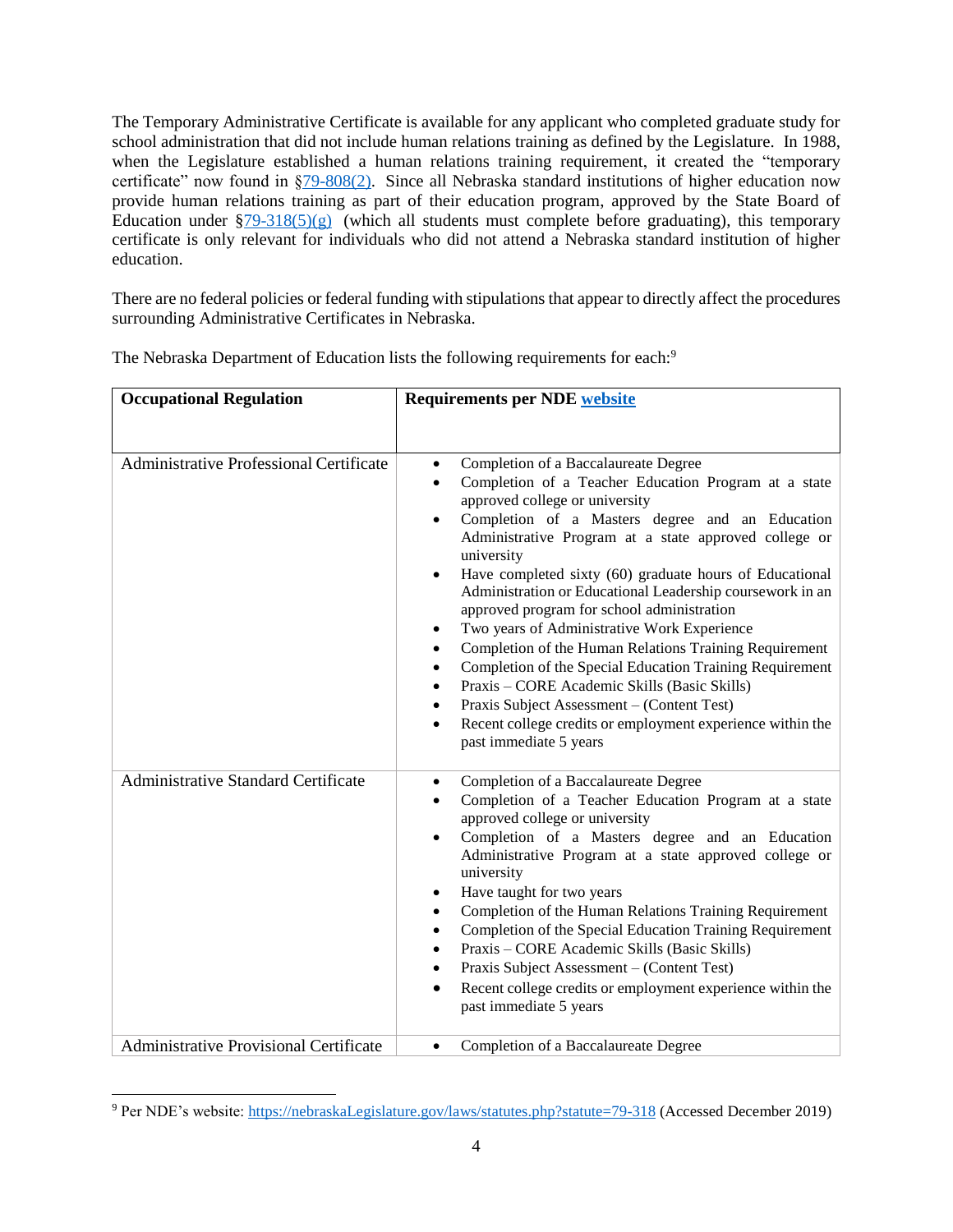|                                      | Completion of a Teacher Education Program at a state<br>approved college or university<br>Have taught for two years<br>٠<br>Completion of the Human Relations Training Requirement<br>Completion of the Special Education Training Requirement<br>Praxis – CORE Academic Skills (Basic Skills)<br>Recent college credits or teaching employment experience<br>within the past immediate 5 years<br>Submit written request from Superintendent of Schools or<br>$\bullet$<br>the governing body of Nebraska School systems in which |
|--------------------------------------|------------------------------------------------------------------------------------------------------------------------------------------------------------------------------------------------------------------------------------------------------------------------------------------------------------------------------------------------------------------------------------------------------------------------------------------------------------------------------------------------------------------------------------|
|                                      | the applicant intends to administer<br>$\bullet$                                                                                                                                                                                                                                                                                                                                                                                                                                                                                   |
|                                      | Have completed at least fifty (50) percent of the credit hours<br>required for completion of an approved program for the<br>endorsement of curriculum supervisor or principal, or<br>seventy five (75) percent of an approved program for an<br>endorsement as superintendent sought by the applicant                                                                                                                                                                                                                              |
| Temporary Administrative Certificate | See description of Temporary Certificate above.                                                                                                                                                                                                                                                                                                                                                                                                                                                                                    |

Note that the Professional Certificate differs from the Standard Certificate in that the standard only requires two years of teaching experience, while the Professional Certificate requires two years of administrative work experience as well as sixty graduate hours of Educational Administration coursework.

The following table includes the number of licenses issued for each of the four categories, and how long each certificate is valid:

| <b>Occupational Regulation</b>              | <b>Number Issued</b><br><b>Between</b><br>01/2014 To<br>12/2019 | Approximate<br><b>Annual</b><br>Average<br><b>Issued</b> | <b>Cert. Valid</b><br>For   | <b>Number</b><br><b>Revoked in</b><br>past 5 years |
|---------------------------------------------|-----------------------------------------------------------------|----------------------------------------------------------|-----------------------------|----------------------------------------------------|
| <b>Administrative Professional</b><br>Cert. | 442                                                             | 89-90                                                    | 10 years                    | $\theta$                                           |
| Administrative Standard Cert.               | 3795                                                            | 750-775                                                  | 5 years                     | 5                                                  |
| <b>Administrative Provisional</b><br>Cert.  | 78                                                              | $12 - 18$                                                | 2 years (non-<br>renewable) | $\theta$                                           |
| Temporary Administrative Cert.              | 2                                                               | $<$ 1                                                    | $6$ mo. (non-<br>renewable) | $\Omega$                                           |

Certificates are revoked by the Board pursuant to  $\S$ §  $79-866$ ,  $79-867$ .<sup>10</sup>

l

In the past five years, five licenses have been revoked, and one suspended.

| <b>CASE NO.</b> | <b>DATE</b> | <b>TYPE</b> | <b>DESCRIPTION</b>                                      |
|-----------------|-------------|-------------|---------------------------------------------------------|
| No. $14-01$     | 09/05/14    | Revoked     | Teacher had a sexual relationship with student          |
| No. 16-11       | 05/08/16    | Revoked     | Teacher had a sexual relationship with student          |
| No. 18-14       | 07/08/18    | Revoked     | Principle engaged in sexual harassment and intimidation |
| No. 19-04       | 10/06/19    | Revoked     | Principal was inebriated at work                        |
| No. 19-12       | 09/08/19    | Revoked     | Special education teacher sexually assaulted a student  |
| No. 19-15       | 09/08/19    | Suspended   | School psychologist suspended per $\S$ 79-866(2)        |

<sup>&</sup>lt;sup>10</sup> Note that the regulations and standards for professional practices case determinations can be found in  $92$  NAC 27, [92 NAC 28](https://sos.nebraska.gov/rules-and-regs/regsearch/Rules/Education_Dept_of/Title-92/Chapter-28.pdf) and [92 NAC 29,](https://sos.nebraska.gov/rules-and-regs/regsearch/Rules/Education_Dept_of/Title-92/Chapter-29.pdf) and ND[E Regs Title 92 ch. 21.](https://www.nebraska.gov/nesos/rules-and-regs/regtrack/proposals/0000000000001481.pdf)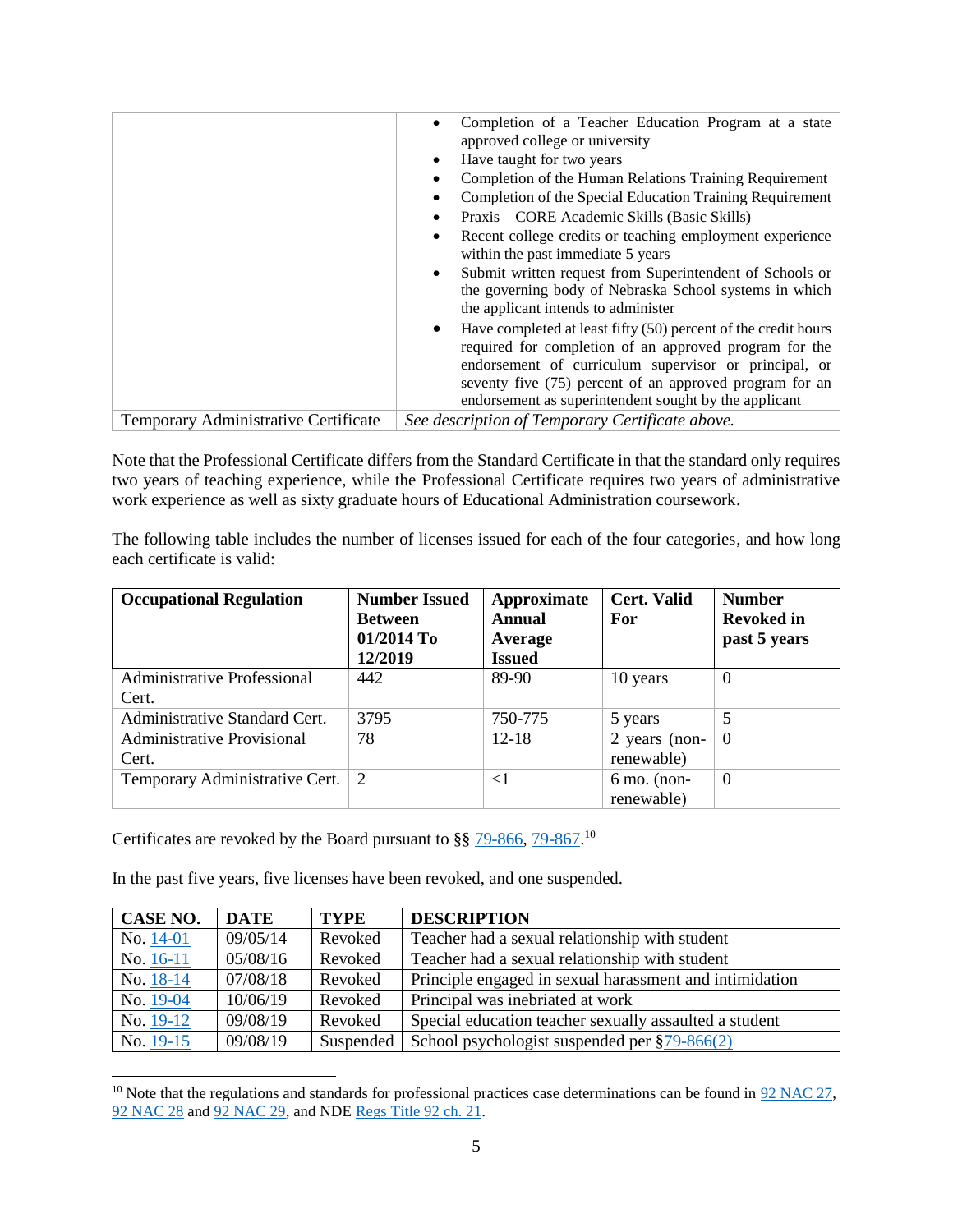#### <span id="page-8-0"></span>**IV. Annual Budget Information**

The below table includes the Board's budget information $11^{12}$  for the previous five years:

| 2018-19 Budget | \$603,883 |
|----------------|-----------|
| 2017-18 Budget | \$619,035 |
| 2016-17 Budget | \$591,651 |
| 2015-16 Budget | \$561,263 |
| 2014-15 Budget | \$561,263 |

Note that the Educator Certification is self-funded by fees.

#### <span id="page-8-1"></span>**V. Policy Interests**

Nebraska is required per Article VII of its Constitution to provide "free instruction in the common schools of this state of all persons between the ages of five and twenty-one years." [Neb. Const. Art. VII-1.](https://nebraskalegislature.gov/laws/articles.php?article=VII-1) The Constitution states that the State Department of Education (comprised of the State Board of Education and the Commissioner) shall have "general supervision and administration of the school system." [Neb. Const.](https://nebraskalegislature.gov/laws/articles.php?article=VII-2)  [Art. VII-2.](https://nebraskalegislature.gov/laws/articles.php?article=VII-2) Their duties explicitly flow from the Legislature. [Neb. Const. Art. VII-3.](https://nebraskalegislature.gov/laws/articles.php?article=VII-3)

As such, the policy interests of the certification are directed firstly by the Constitution, secondly the Legislature, then finally the Nebraska Department of Education. Ergo, NDE looks to the Legislature to determine policy priorities to carry out its duty to provide free public education.

[Nebraska Revised Statute 79-701](https://nebraskalegislature.gov/laws/statutes.php?statute=79-701) states:

The Legislature hereby finds and declares that the mission of the State of Nebraska, through its public school system, is to:

(1) Offer each individual the opportunity to develop competence in the basic skills of communications, computations, and knowledge of basic facts concerning the environment, history, and society;

(2) Offer each individual the opportunity to develop higher order thinking and problem-solving skills by means of adequate preparation in mathematics, science, the social sciences, and foreign languages and by means of appropriate and progressive use of technology;

(3) Instill in each individual the ability and desire to continue learning throughout his or her life;

(4) Encourage knowledge and understanding of political society and democracy in order to foster active participation;

(5) Encourage the creative potential of each individual through exposure to the fine arts and humanities;

(6) Encourage a basic understanding of and aid the development of good health habits; and

 $11$  As listed in the 2019 NDE OBRA survey response:

[https://nebraskaLegislature.gov/reports/committeesurvey\\_view.php](https://nebraskalegislature.gov/reports/committeesurvey_view.php) (accessed December 2019). Budget information was generated from an inquiry via the NDE Accounting Division as to the Teacher Certification program. <sup>12</sup> For general budget amounts, see this document:<https://budget.nebraska.gov/assets/agency-funding-all-funds.pdf>

<sup>(</sup>Accessed December 2019)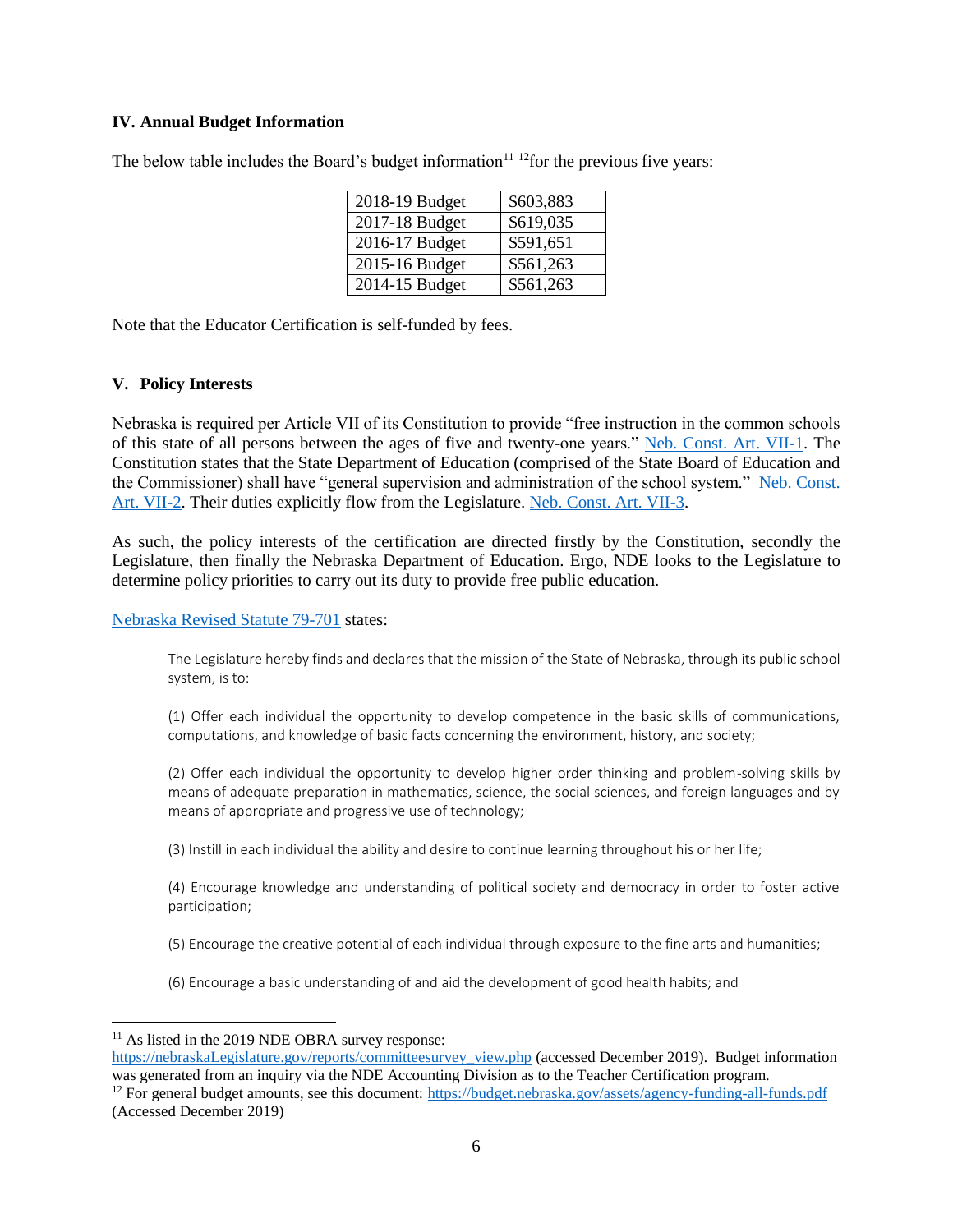(7) Offer each individual the opportunity for career exploration and awareness.

Naturally, the goal of "effective education" as found in §79-701 is a shared priority of all citizens of Nebraska.<sup>13</sup> Administrative Certification is a way for potential applicants to train in practical skills, while demonstrating to the licensing body that they possess the necessary leadership abilities.

So too, in order to maintain public confidence and trust in the role, and prevent harm to the formation of schoolchildren, it is patently desirable that candidates for this leadership role are vetted for anything that would fall short of ethical, moral, or prudent conduct.

Again, because NDE is tasked with administering the funding, standards, and practices associated with public education, a licensing procedure allows NDE to standardize what they believe are best practices.

Since the Administrative Professional Certificate contains all the requirements of the certificates below it, by analyzing the policy interests pertinent to the Administrative Professional Certificate, all elements of the required prerequisites are illustrated.

- Completion of a Baccalaureate Degree: *this requirement is a basic formal competency requirement that is standard for many professional licenses.*
- Completion of a Teacher Education Program at a state approved college or university: *this requirement is to ensure that the applicant has teacher-specific training, so that they understand the practical needs and challenges of the teachers within their schools.*
- Completion of a Masters degree and an Education Administrative Program at a state approved college or university: *this requirement is to ensure that the applicant has advanced administrative-specific training.*
- Have completed sixty (60) graduate hours of Educational Administration or Educational Leadership coursework in an approved program for school administration: *this requirement is to ensure that the applicant has further administrative-specific training.*
- Two years of Administrative Work Experience: *this requirement is to ensure that the applicant has demonstrated practical experience in day to day administration.*
- Completion of the Human Relations Training Requirement: *this requirement is to ensure that the applicant understands the HR dimension of administration.*
- Completion of the Special Education Training Requirement: *this requirement is to ensure that the applicant understands Special Education systems within their schools.*
- Praxis CORE Academic Skills (Basic Skills)<sup>14</sup>: *this requirement is an industry certification test that teachers and administrators are required to take to be licensed.*
- Praxis Subject Assessment (Content Test): *see the latter element for description.*
- Recent college credits or employment experience within the past immediate 5 years: *this requirement is to ensure that the applicant's skills and experience are not dormant.*

Certificate requirements are promulgated by NDE in [92 Neb. Admin. Code Ch. 21, 004.](https://sos.nebraska.gov/rules-and-regs/regsearch/Rules/Education_Dept_of/Title-92/Chapter-21.pdf) In addition to the requirements above cited on NDE's website, Title 92 Regulations also require an applicant to be:

- Lawfully present in the United States
- Submit an official college transcript
- Pay the prescribed fee provided in  $\S$  003.05
- Not have a felony conviction, or a misdemeanor conviction of abuse, neglect, or sexual misconduct
- Be of good moral character

<sup>&</sup>lt;sup>13</sup> Nebraska Branch of the National Conference of School Administrators [Constitution,](https://www.ncsa.org/organization-and-structure#constitution) Article II.

<sup>14</sup> See<https://www.ets.org/praxis/ne/requirements/> (Accessed November 2019).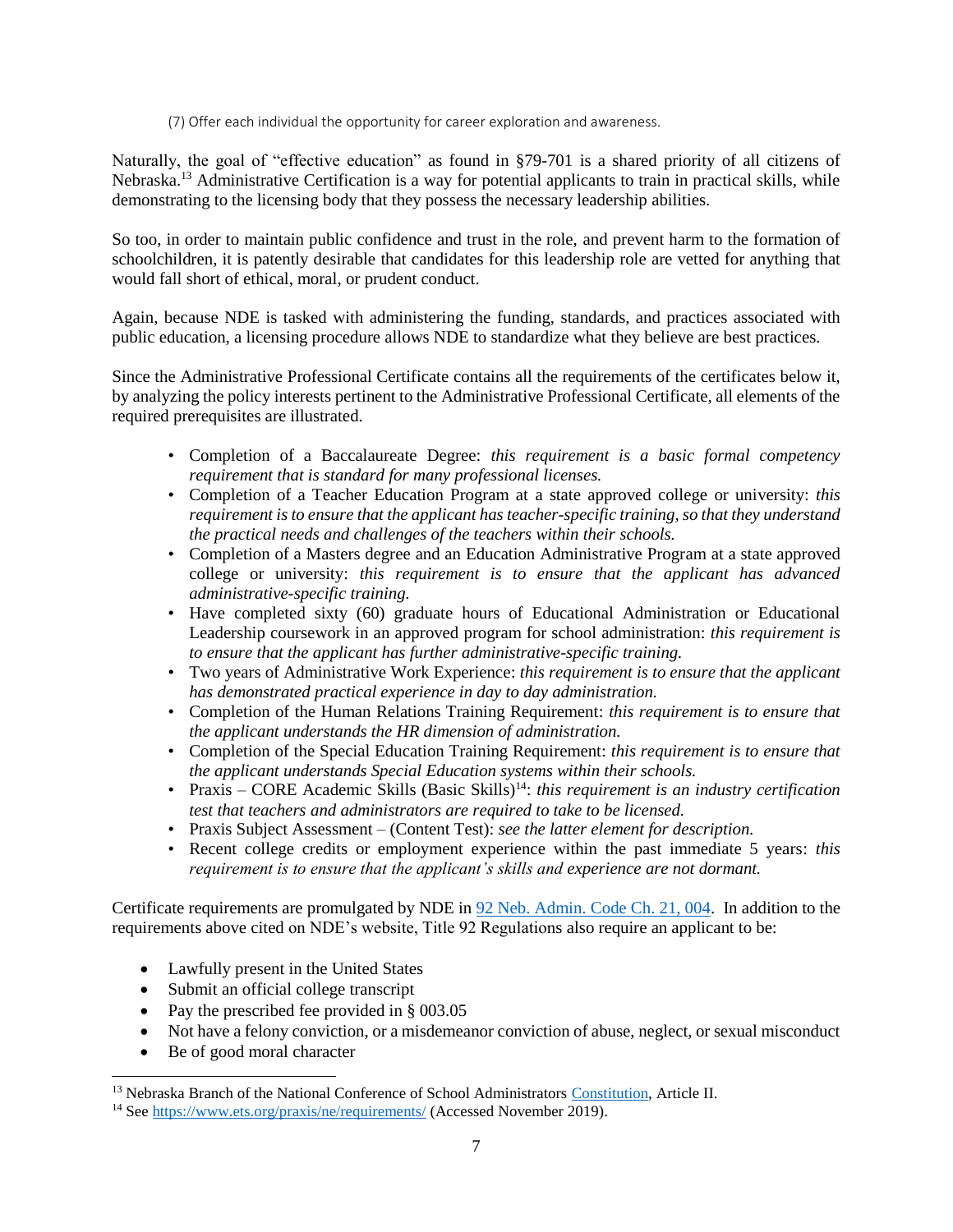- Possess sufficient emotional and mental capacity
- Not have had an application for certificate denied and have a certificate currently suspended or revoked
- Submit fingerprints and background check
- Standard Certificates expire every 5 years, while Professional Certificates expire every 10 years

In sum, the policy interests at play here could be characterized as enabling an education opportunity for every child in Nebraska, to allow that child to grow into their responsibilities and excel as a wholesome citizen. In order to live up to this, candidates for education leadership must be competent, qualified, honorable, and trained to meet or exceed best practice standards.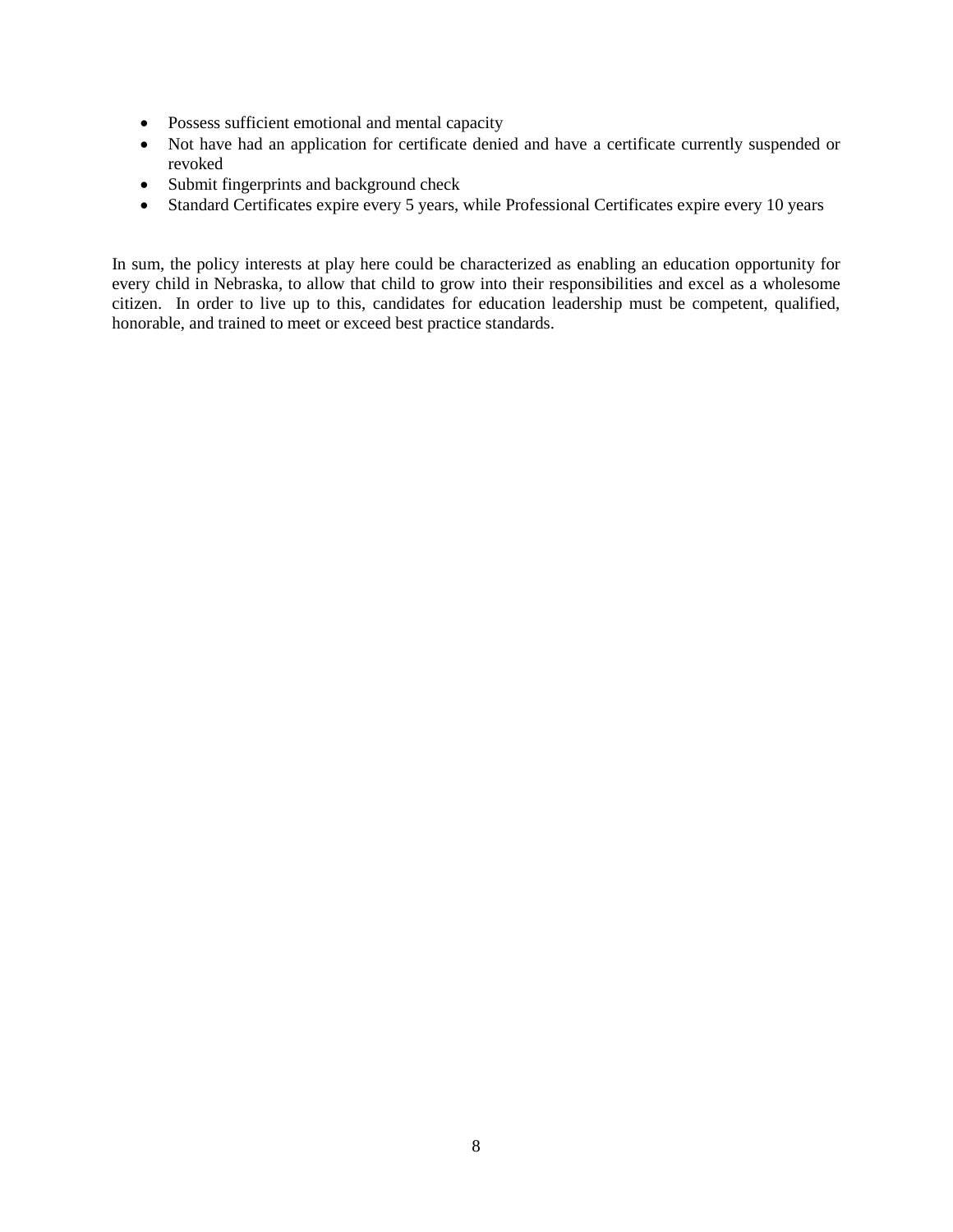#### <span id="page-11-0"></span>**VI. Comparison with Other States**

The following section of this report compares<sup>15</sup> current Nebraska Administrative Certificate requirements to surrounding states<sup>16</sup> and states that have unique or notable differences<sup>17</sup>. The Nebraska requirements (listed above) are reproduced here for reference:

- Completion of a Baccalaureate Degree
- Completion of a Teacher Education Program at a state approved college or university
- Completion of a Masters degree and an Education Administrative Program at a state approved college or university
- Have completed sixty (60) graduate hours of Educational Administration or Educational Leadership coursework in an approved program for school administration (Professional Only)
- Two years of Administrative Work Experience (Professional Only)
- Two years of Teaching Experience (Standard Only)
- Completion of the Human Relations Training Requirement
- Completion of the Special Education Training Requirement
- Praxis CORE Academic Skills (Basic Skills)
- Praxis Subject Assessment (Content Test)
- Recent college credits or employment experience within the past immediate 5 years

| <b>STATE</b> | <b>CITATION</b>                    | <b>REQUIREMENTS</b>                                                                                                                                                                                                                                                                                                                                         | <b>COMMENTS</b>                                                                        |
|--------------|------------------------------------|-------------------------------------------------------------------------------------------------------------------------------------------------------------------------------------------------------------------------------------------------------------------------------------------------------------------------------------------------------------|----------------------------------------------------------------------------------------|
| South Dakota | Ch. 24:28:07                       | $\bullet$ Bachelor's degree <sup>18</sup><br>• Superintendent program<br>• Indian Studies program<br>• An endorsement from a<br>postgraduate program<br>• Education Specialist Degree<br>(Advanced Only)                                                                                                                                                    | SD has two levels of<br>Administrative<br>Certification: Professional<br>and Advanced. |
| Iowa         | IA Admin. Code r.<br>282-18.4(272) | • Attain requirements for<br>teacher prep program<br>• Special Education program<br>• Evaluator Approval program<br>• An endorsement from a<br>postgraduate program<br>• Professional Service License<br>(Professional Only)<br>• 3 years of administrative<br>experience<br>• IA administrative Special<br><b>Education</b> program<br>(Professional Only) | IA has two levels of<br>Administrative<br>Certification: General and<br>Professional.  |

<sup>&</sup>lt;sup>15</sup> For a state-by-state "report-card" comparison in reading and mathematics, see

<https://www.nationsreportcard.gov/reading/states/scores/?grade=4> (Accessed November 2019).

 $16$  For a more extensive 50-state bullet-point summary comparison, see:

<http://ecs.force.com/mbdata/MBQuest2RTANW?rep=SLC1806> (Accessed November 2019). Likewise, for a more in-depth summary of each specific state, see:<https://www.teaching-certification.com/principal-certification.html> (Accessed November 2019).

 $17$  Given that the statutory intention of this report to evaluate less restrictive regulation, this report includes comparisons with non-adjacent states that are chosen on the basis of having generally less restrictive requirements. <sup>18</sup> Note: South Dakota requires courses from *only* regionally-accredited schools. See [Rule 24:28:07:03.](https://sdlegislature.gov/rules/DisplayRule.aspx?Rule=24:28:07:03)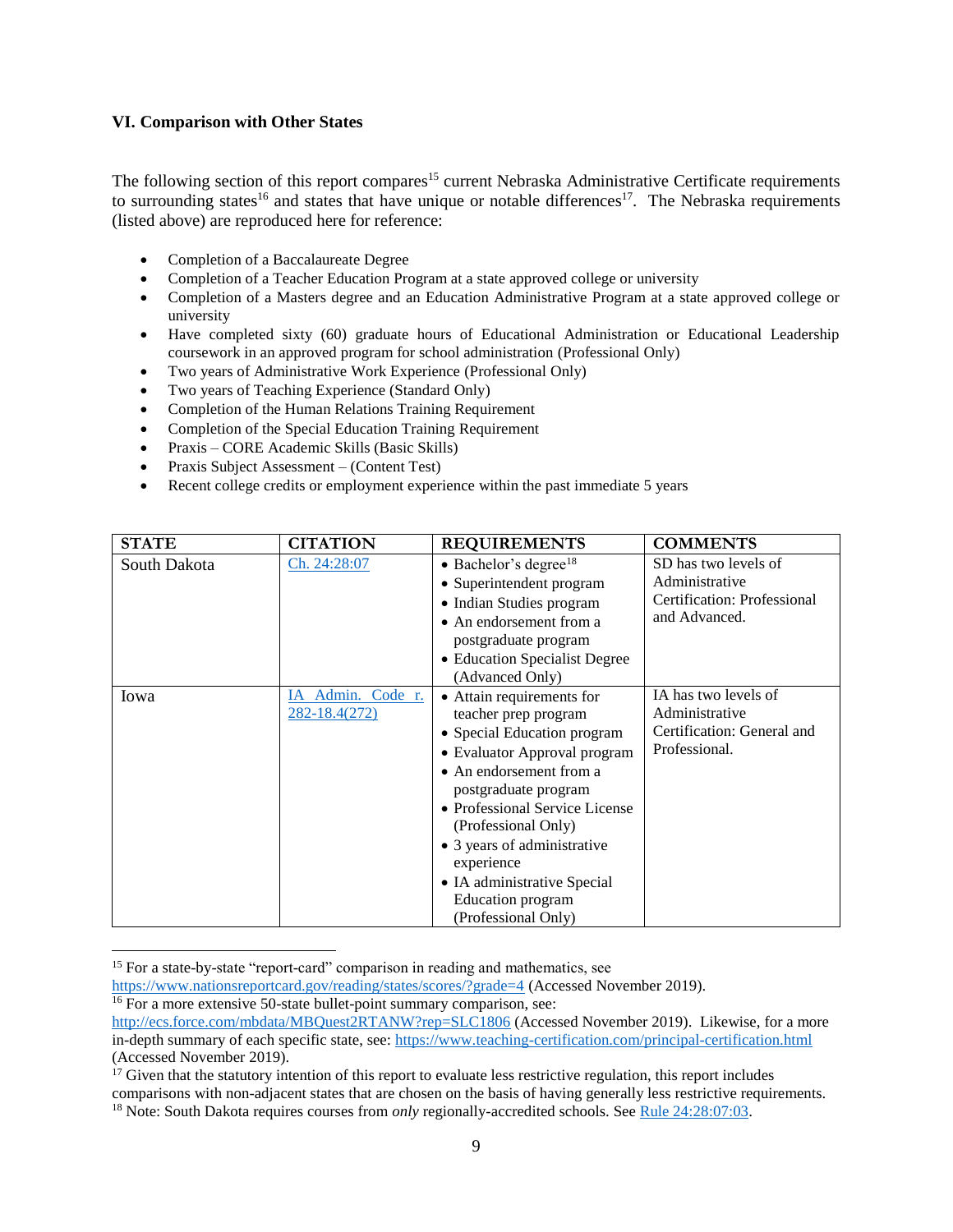|               |                                                  | • IA HR program<br>(Professional Only)<br>• IA Cultural Competency<br>Program (Professional Only)<br>• Diverse learners and reading<br>instructional program<br>(Professional Only)<br>• Professional Ed. Core<br>(Professional Only)<br>• Evaluator Approval program<br>(Professional Only)<br>• At least one year of                       |                                                                                                                                                                                                                                                                                                                     |
|---------------|--------------------------------------------------|----------------------------------------------------------------------------------------------------------------------------------------------------------------------------------------------------------------------------------------------------------------------------------------------------------------------------------------------|---------------------------------------------------------------------------------------------------------------------------------------------------------------------------------------------------------------------------------------------------------------------------------------------------------------------|
|               |                                                  | Administrative Experience<br>(Professional Only)                                                                                                                                                                                                                                                                                             |                                                                                                                                                                                                                                                                                                                     |
| Kansas        | Kan. Admin. Regs.<br>$91 - 1 - 203$              | · Graduate-level leadership<br>program<br>• Building leadership (i.e.<br>principal) program<br>· Minimum 3.25 GPA<br>• School leadership<br>assessment test<br>• At least one year of recent<br>experience or recent credit<br>• Five years of experience<br>while holding a teaching<br>license                                             | KS terms their licensure as<br>"district leadership license,"<br>and requires a prior-<br>obtained "initial teaching<br>license."                                                                                                                                                                                   |
| Colorado      | 1 Colo. Code Regs. §<br>301-37:2260.5-R-<br>3.04 | · Bachelor's degree<br>· School administration<br>program<br>• EITHER 3 years of<br>professional administrative<br>experience OR passing the<br><b>State Board Administrator</b><br>Assessment test                                                                                                                                          |                                                                                                                                                                                                                                                                                                                     |
| Wyoming       | Wyo. Admin. Rules<br>019.0001.3.12102015         | • Wyoming Teaching License<br>• Educational leadership<br>program and endorsement<br>form that institution<br>• OR "Proof of extensive<br>training or experience<br>related to" administrative<br>work (to receive<br>Administrator's<br>endorsement) <sup>19</sup> ("Exception"<br>authorization for when the<br>applicant pool is limited) | WY has an "endorsement"<br>system, whereby those with<br>teacher's licenses can obtain<br>a school administrator's<br>endorsement from the<br>Professional Teaching<br>Standards Board, which<br>granularly licenses specific<br>education endorsements<br>from teaching (including<br>subjects) to administration. |
| New Hampshire | <b>NH ADC ED</b><br>506.06                       | • 3 years' experience as a<br>principal, and continue to<br>meet the requirements<br>• Education Administrator<br>post-Master's program                                                                                                                                                                                                      |                                                                                                                                                                                                                                                                                                                     |

 $\overline{\phantom{a}}$ <sup>19</sup> See Wyo. Admin. Rules. 019.0001.5.10112018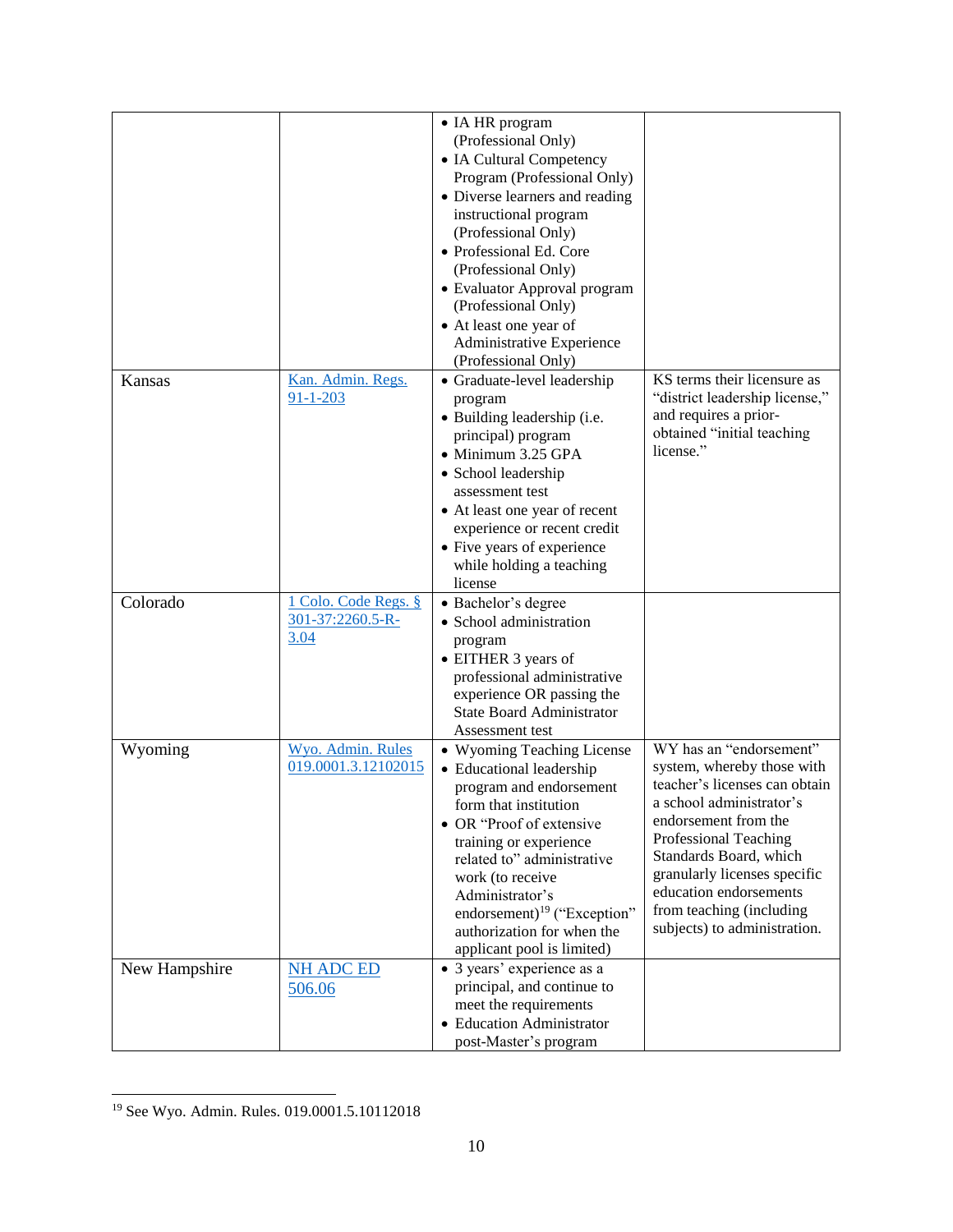|             |                                              | • OR, demonstrate <sup>20</sup> that they<br>have obtained "equivalent<br>experience" in either<br>education or other<br>professions that qualifies<br>them for the position; and<br>undergo a review and<br>interview by the board.                                                                                                                                                                                                                                                                                      |                                                                                                                                                                                                                                                                                                                                                                                                                                          |
|-------------|----------------------------------------------|---------------------------------------------------------------------------------------------------------------------------------------------------------------------------------------------------------------------------------------------------------------------------------------------------------------------------------------------------------------------------------------------------------------------------------------------------------------------------------------------------------------------------|------------------------------------------------------------------------------------------------------------------------------------------------------------------------------------------------------------------------------------------------------------------------------------------------------------------------------------------------------------------------------------------------------------------------------------------|
| Tennessee   | <b>Board Policy</b><br><b>State</b><br>5.502 | • At least 3 years' experience<br>as an educator<br>• Education Administrator<br>program, and receive an<br>endorsement from the same<br>• Pass the assessment test<br>• 2 years of experience as an<br>administrator and an<br>endorsement from the<br>Director of Schools and the<br>State Administrator's<br>Academy (TASL)<br>(Professional Only)<br>• 2 years of experience as an<br>administrator and an<br>endorsement from the<br>Director of Schools and<br>complete a TASL learning<br>plan (Professional Only) | TN terms their administrator<br>license "Instructional<br>Leader License." TN has<br>three levels $-$ "Aspiring,"<br>Standard, and<br>"Professional." (Note that<br>"Professional" has two<br>routes – per TASL<br>certification, and per<br>"individual" certification).                                                                                                                                                                |
| Mississippi | Miss. Code. 37, ch. 3,<br>$$37-3-2(7)$       | • An MBA, MPA, MPP<br>• Praxis CORE and Praxis II<br>testing<br>• 5 years of supervisory<br>experience<br>· School Leaders Licensure<br>(SLLA) test<br>• Alternative Route Training                                                                                                                                                                                                                                                                                                                                       | Mississippi has four types<br>of administrative licensure -<br>"Nonpracticing," "Entry-<br>Level," "Career Level,"<br>"Nontraditional Route."<br>The "Nontraditional<br>Router" allows those with<br>certain Master's degrees<br>who have supervisory<br>experience to qualify for<br>superintendent positions. <sup>21</sup><br>Note that here, only the<br>requirements for<br>"Nontraditional Route" are<br>enumerated. <sup>22</sup> |

l <sup>20</sup> See NH ADC ED 505.03. For a summary, see [here.](https://www.nhes.nh.gov/elmi/products/licertocc/documents/eduadmin.pdf)

<sup>&</sup>lt;sup>21</sup> Miss. Code 37 ch.3 §37-3-2(7)(d) states: "[The Board may establish a] nontraditional route for administrative licensure shall be available for persons holding, but not limited to, a master of business administration degree, a master of public administration degree, a master of public planning and policy degree or a doctor of jurisprudence degree from an accredited college or university, with five (5) years of administrative or supervisory experience. Successful completion of the requirements of alternate route licensure for administrators shall qualify the person for a standard administrator license."

<sup>&</sup>lt;sup>22</sup> See MS Department of Education's "Licensure Guidelines K-12" manual [\(link\)](https://sos.ms.gov/ACProposed/00021910b.pdf) for a complete list of elements required in each category.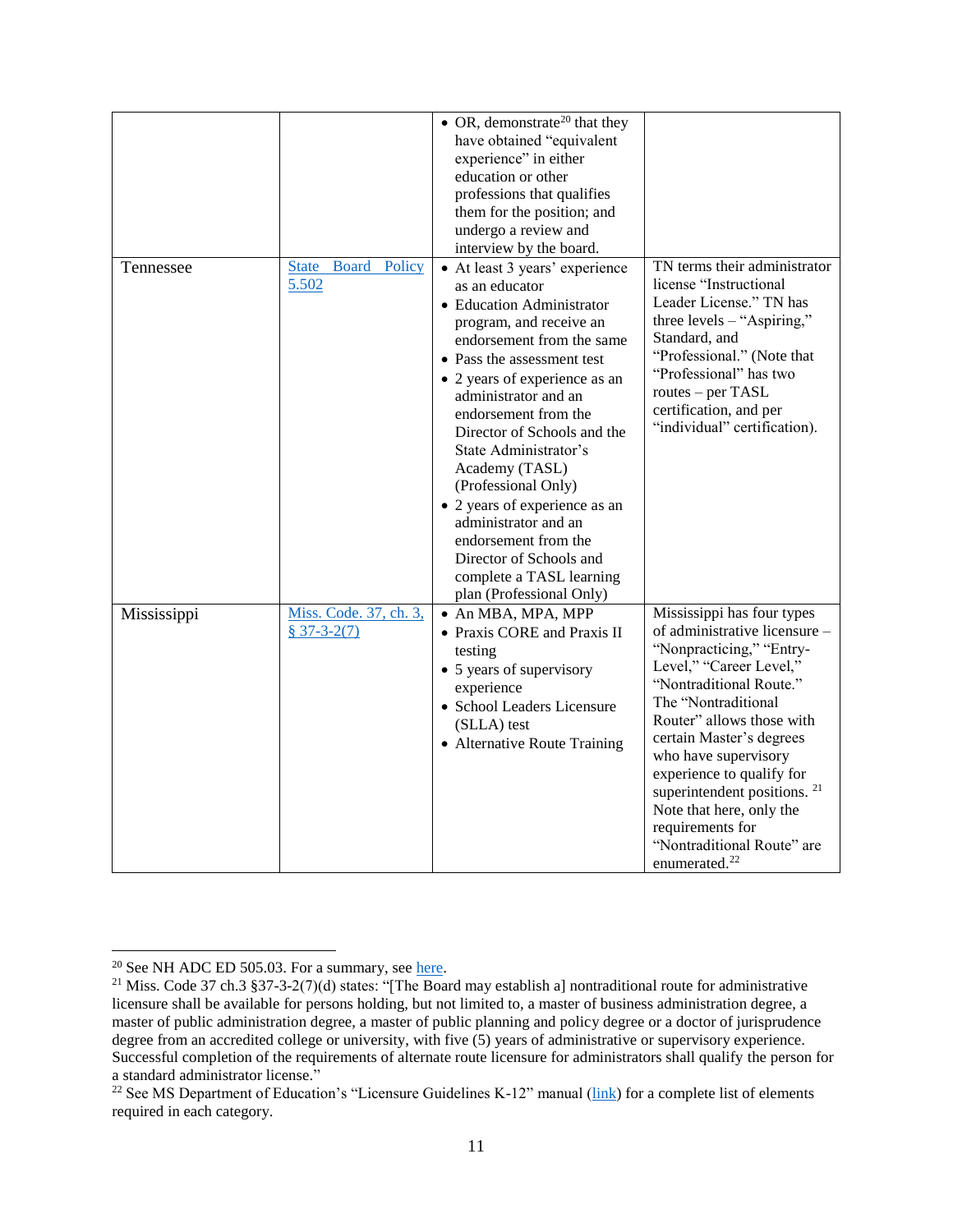| District of Columbia | D.C. Mun. Regs. tit.<br>5-A, § $1603^{23}$ | • Bachelor's degree<br>• School leadership program<br>OR master's degree OR<br>(Initial only) principal's<br>license<br>• Four years of teaching or<br>school pupil services | DC refers to their license as<br>"Administrative Services"<br>Credential." DC has two<br>$levels - "Initial"$ and<br>"Standard." |
|----------------------|--------------------------------------------|------------------------------------------------------------------------------------------------------------------------------------------------------------------------------|----------------------------------------------------------------------------------------------------------------------------------|
|                      |                                            | • DC school leadership                                                                                                                                                       |                                                                                                                                  |
|                      |                                            | license exam                                                                                                                                                                 |                                                                                                                                  |

In general, compared to the above states, Nebraska is similar insofar as it requires a undergraduate degree and some form of teaching perquisites before the applicant can advance to an administrator application.

Like most of the surrounding states, Nebraska also requires some experiential time, as well as training that is specific to the Administrator position, although Nebraska does appear to require more Administratorspecific training programs than many of the examined states.

Nebraska does not have an avenue allowing other types of non-education supervision experience to qualify an applicant for an Administrator Certificate.

NDE's statement evaluating the effectiveness of the current certification process can be found at: [https://nebraskaLegislature.gov/reports/committeesurvey\\_view.php.](https://nebraskalegislature.gov/reports/committeesurvey_view.php)

<sup>&</sup>lt;sup>23</sup> For detailed requirements as set by the department, see [https://osse.dc.gov/page/principal-and-assistant-principal](https://osse.dc.gov/page/principal-and-assistant-principal-certification)[certification](https://osse.dc.gov/page/principal-and-assistant-principal-certification) (Accessed November 2019).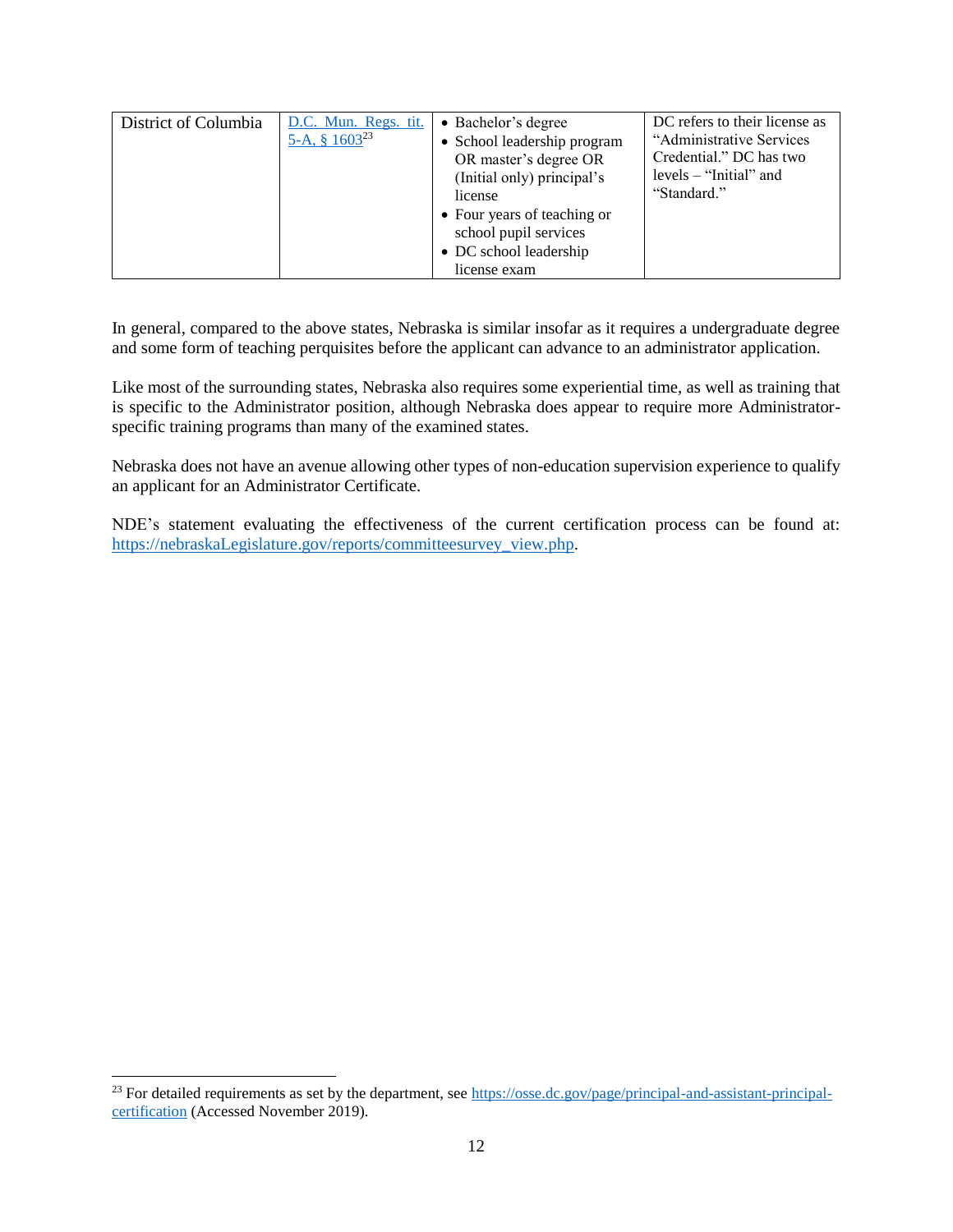## <span id="page-15-0"></span>R E V I E W & R E C O M M E N D A T I O N

Neb. Rev. Statutes §§ [84-933,](https://nebraskalegislature.gov/laws/display_html.php?begin_section=84-933&end_section=84-948) 84-948, 2017 (OBRA) requires that, beginning in 2019, "each standing committee of the Legislature shall annually review and analyze approximately twenty percent of the occupational regulations within the jurisdiction of the committee and prepare and submit an annual report electronically to the Clerk of the Legislature by December 15 of each year as provided in this section." Neb. Rev. Statutes § [84-948.](https://nebraskalegislature.gov/laws/statutes.php?statute=84-948) The statute requires committees to research and evaluate whether existing license certificates conform to Nebraska's policy as outlined in Neb. Rev. Statute  $\S$  [84-946\(1\)-\(6\):](https://nebraskalegislature.gov/laws/statutes.php?statute=84-946)

(1) To protect the fundamental right of an individual to pursue a lawful occupation;

(2) To use the least restrictive regulation which is necessary to protect consumers from undue risk of present, significant, and substantiated harms that clearly threaten or endanger the health, safety, or welfare of the public when competition alone is not sufficient and which is consistent with the public interest;

(3) To enforce an occupational regulation against an individual only to the extent that the individual sells goods or services that are included explicitly in the statutes that govern the occupation;

(4) To construe and apply occupational regulations to increase opportunities, promote competition, and encourage innovation;

(5) To use the least restrictive method of regulation as set out in section 71-6222 for lawful occupations subject to the Nebraska Regulation of Health Professions Act; and

(6) To provide ongoing legislative review of occupational regulations.

"Least restrictive regulation," in order of least to most restrictive, is defined in § [84-937](https://nebraskalegislature.gov/laws/statutes.php?statute=84-937) as:

- (1) Market competition;
- (2) Third-party or consumer-created ratings and reviews;
- (3) Private certification;
- (4) Specific private civil cause of action to remedy consumer harm;
- (5) Deceptive trade practices under the Uniform Deceptive Trade Practices Act;
- (6) Mandatory disclosure of attributes of the specific goods or services;
- (7) Regulation of the process of providing the specific goods or services to consumers;
- (8) Inspection;
- (9) Bonding or insurance;
- (10) Registration;
- (11) Government certification; and
- (12) Occupational license.

Thus, if an agency finds (or the Legislature determines through statute) that the policy benefits of an occupational license, certificate, or registration can be obtained by a less restrictive method, agencies must change their procedures accordingly.

This report annually examines approximately 20% of occupational regulations under the jurisdiction of the Committee and thereby examines all such regulations within its jurisdiction in a quinquennial cycle. The Committee includes a recommendation on each certificate as to whether or not they appear to conform with the policy and requirements of OBRA. The Committee's recommendation is not determinative of